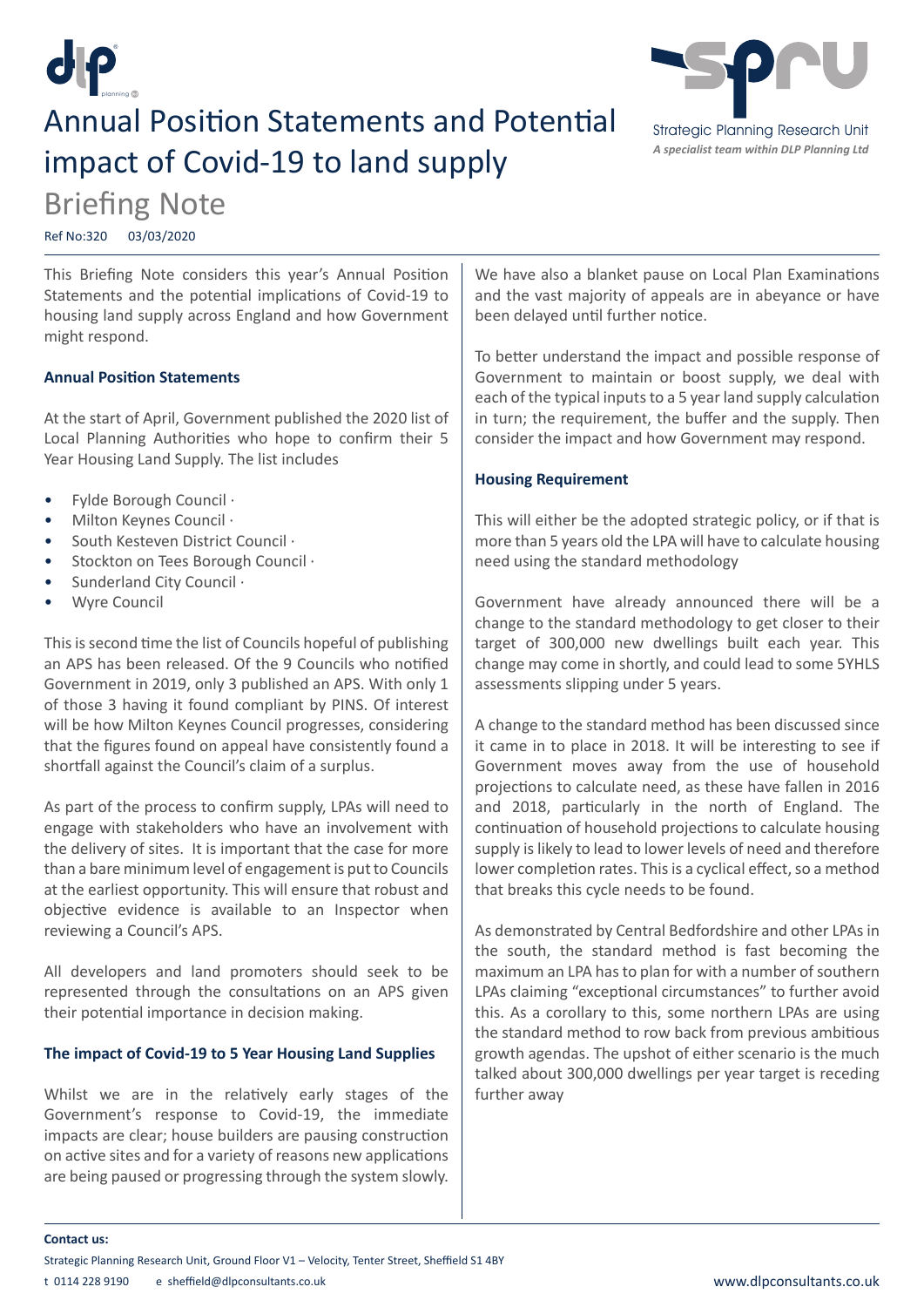



Possible changes to the standard method could be linked to the affordability ratio, with a regional variance, or the use of a multiplier on existing households rather than the ONS population and household projections. Whatever the alteration Government make, it will need to remain simple and be genuinely effective in achieving what is a central objective of Government policy, to boost housing (and economic) growth across England.

Post the Covid-19 lockdown, the need to boost short-term economic performance will likely become even more pressing so increasing supply could take on an extra importance

# **The Buffer, or Housing Delivery Test**

The results to be published in November 2020 are unlikely to be significantly impacted by Covid-19. However, there could be a delays in LPAs reporting completions to MHCLG. This is because site visits are necessary to confirm completions, and therefore, as March, April and May are traditionally when land use monitoring is done, LPAs are unlikely to do this until the restrictions put in place by Government are sufficiently relaxed. This means it might not be until 2021 that the November 2020 figures will be published.

The impact on completions as a result of Covid-19, is likely to be greater in the period 2020/21 (2021 HDT figure). We may see completion figures go down for this period, but this is entirely dependent upon how and at what pace the housebuilding industry responds to the crisis. Time will be taken to re-start stalled sites and for consumer confidence to return to start buying houses again thus triggering completions. How the Government relaxes restrictions and whether an economic stimulus is put in place will be important, as will the actions of each LPA and their ability to grant permissions.

## **Deliverable Sites in the Housing Land Supply**

There could be issues with sites considered 'deliverable', how should evidence collated before 1st April be treated? If in February a housebuilder said they were working 'full steam ahead' for the whole year but by April sites are closed and they've lost at least 3 months on progress and have finished fewer homes than expected, should these sites still be considered deliverable?

#### **Impact to 5 year housing land supply assessments**

We consider there are going to be different impacts for land supply assessments for the 2020/21 period and the 2021/22 period.

## 5YHLS for 2020/21

- Delays to reports coming out. Will some LPAs seek to rely on 'old' assessments? At present 5YHLS assessments are meant to be published annually (NPPF paragraph 73) so if there is more than a year from the date of the last publication it could be claimed that the LPA have failed the requirement in the NPPF, even if there was a 5 year supply in the previous publication?
- When published, the claims made by LPAs on the deliverability of sites could be well out of kilter with what is now happening. How much lenience should be afforded because of Covid-19; should any?

## 5YHLS for 2020/21

- Issue of stalled sites completions at a lower rate
- Will there be fewer permissions from the previous year – reducing supply overall supply?
- Deliverability, will developers be able to support claim of deliverable with clear evidence?
- HDT results in Nov 2021 (which will be including completions 1st April 2020 to 31st March 2021 period) are likely to be down because of the impact on Covid-19 on site completions.

For both years there is of course the potential for inspectors and decision makers to simply put the HDT and the five year and supply to one side on the basis that the present situation represents exceptional circumstances and as such accordance with the NPPF should not be a requirement.